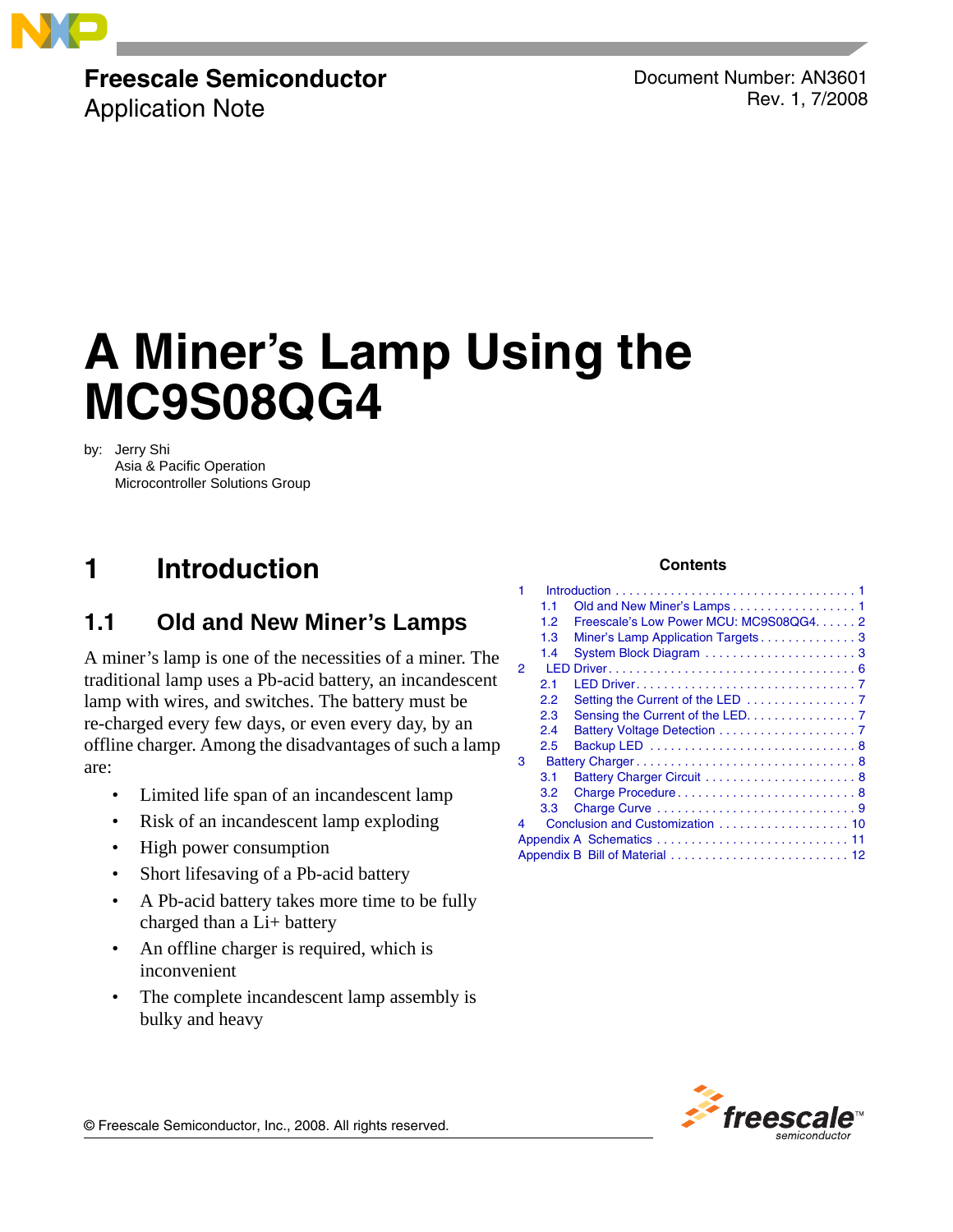

**Introduction**

• Disposal of the Pb-acid battery is hazardous to the environment

The introduction of the high-illumination white LED has brought many benefits to the industry and now makes it possible to design a brand new solution for the miner's lamp. An LED-based miner's lamp is supplied by an Li+ battery gets rid of all the disadvantages associated with the traditional miner's lamp. This new solution consumes less power, works longer, is more stable, and is a safer lighting source. It also has a remarkably extended lifetime.

To implement an LED-based miner's lamp, the following function modules must be involved:

- A current source to drive the high-illumination LED
- A charger circuit to charge the battery online
- Power management and protection

This can be accomplished by using several analog ICs: a dedicated LED driver IC, a dedicated charger IC, and a DC-DC for power management. But, this is not the most cost-effective, most integrated, and smartest solution. With a small but powerful Freescale MCU, designers can do the job better.

### <span id="page-1-0"></span>**1.2 Freescale's Low Power MCU: MC9S08QG4**

MC9S08QG4CDTE is a 16-pin MCU with a rich built-in peripheral sets, this is a good fit for a miner's lamp design. Its key features are listed below.

- Power Supply
	- $-$  1.8–3.6 V, 500  $\mu$ A/MHz run supply current (I<sub>DD</sub>)
- Memory
	- 4–8 K flash, capable of EEPROM emulation
	- 512 bytes of RAM
- Internal Clock Source (ICS)
	- On-chip oscillator
	- 2% accuracy over full operating range
	- FLL for frequency multiplier
	- Up to 10 MHz bus
	- External crystal support (16-pin only) up to 10 MHz bus
- Serial Communication
	- IIC (synchronous), SPI (synchronous), and SCI (asynchronous)
- Timers
	- 2-channel timer/PWM module (TPM)
	- An 8-bit modulo timer module (MTIM) with an 8-bit prescaler
- Analog Modules
	- 8-channel, 10-bit ADC
	- Analog comparator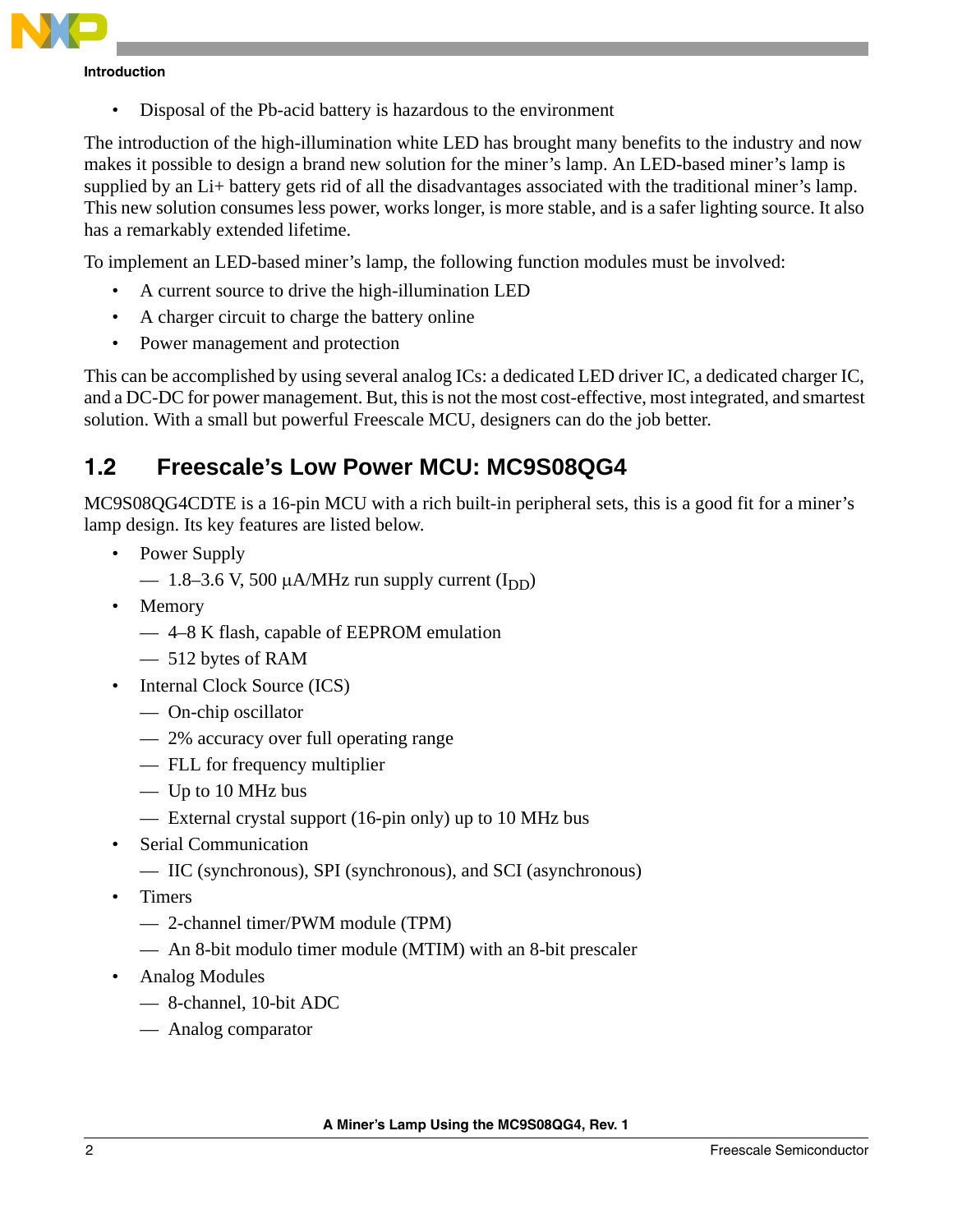The resources needed for this miner's lamp application are:

- A PWM for a buck converter drive sthe high-brightness LED
- A PWM for a buck converter charges the battery
- An analog comparator LED current feedback and for setting the current
- An ADC input channel senses the battery current
- An ADC input channel battery voltage detection

Comparing the resources needed for this application with this MCU's features, we can see that the MC9S08QG4 is a great match for this design.

#### <span id="page-2-0"></span>**1.3 Miner's Lamp Application Targets**

To make the lamp reliable, easy to use, low-power, and safe, some performance criteria must be matched.

#### **1.3.1 System Power Supply**

The whole system is supplied by a 5,000 mAH Li+ battery. The voltage range where the system can work properly is approximately  $3.6 V - 4.8 V$ . When the LED is turned on, the supply current to the whole system is around 300 mA. The MCU itself takes less than 1 mA current when running at 8 MHz bus frequency. The lamp can continuously work for more than eleven hours with a fully charged battery. The battery can be re-charged for more than 600 life cycles. Charging voltage for the battery is approximately  $5.5 V - 12 V$ , and it takes eight hours to fully charge the battery.

#### **1.3.2 LED Lighting**

The LED is driven by a 300 mA constant current. Its luminous flux is 60 lm. When the battery is fully charged LEDs can keep the luminosity of 300 lux for more than eleven hours.

These parameters depend on the specifications of the selected battery.

#### <span id="page-2-1"></span>**1.4 System Block Diagram**

[Figure 1](#page-3-0) shows a block diagram of this MCU-based miner's lamp. [Figure 2](#page-3-1) is the photo of a real application board.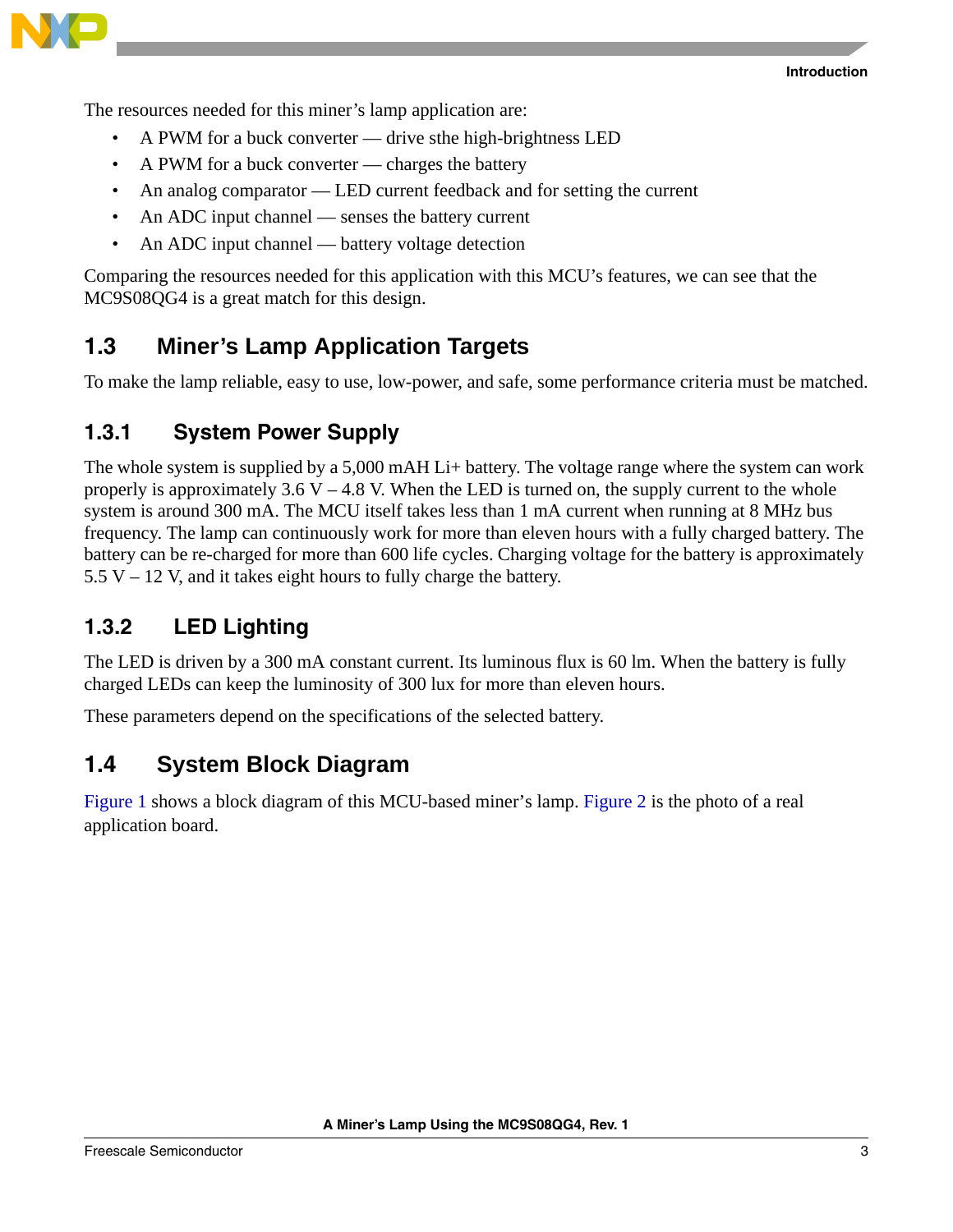



**Figure 1. System Block Diagram**

<span id="page-3-0"></span>

**Figure 2. Miner's Lamp Application Board**

#### <span id="page-3-1"></span>**1.4.1 Brief Control Theory**

The whole system includes three parts: system power supply, high-illumination LED driver, and a battery charger.

#### **1.4.1.1 Power Supply for the MCU**

In normal operating mode, the MCU is powered by the Li+ battery. Because the working voltage of the MC9S08QG4 ranges from 1.8 V to 3.6 V, an LDO is adopted to regulate battery voltage (typically 3.6 V) to 3.3 V.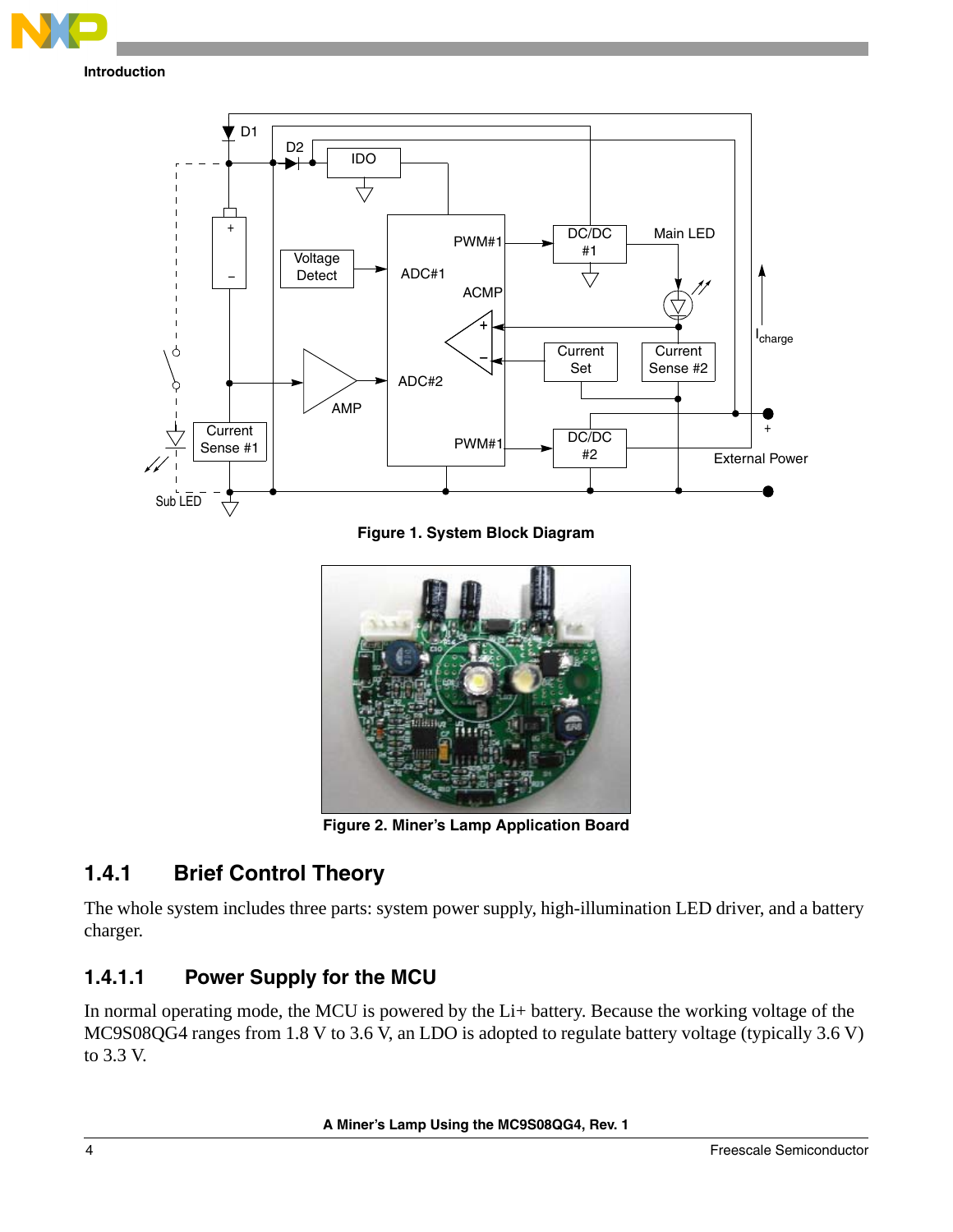

If external DC power is supplied, the MCU is directly powered by this voltage instead of using the battery, and the same LDO regulates the external voltage to 3.3 V. The battery is also charged with this voltage input if necessary. Whether to charge the battery is decided by the MCU according to its current voltage. External power input ranges from 5.5 V to 12 V. Therefore diodes are used to switch and isolate the MCU from the external power supply and battery.

#### **1.4.1.2 LED Driver**

A buck DC/DC converter circuit driven by the MCU's PWM output functions as the current source to drive the high-illumination LED. Details of this part are discussed in [Section 2, "LED Driver.](#page-5-0)" The power supply for this circuit comes directly from the battery.

#### **1.4.1.3 Battery Charger**

Another buck DC/DC converter circuit with the same architecture as the LED driver is adopted to charge the battery. See [Section 3, "Battery Charger,](#page-7-1)" for details. This part is powered directly by the external power supply.

Both the LED driver and the battery charger are buck-switching-mode power supply circuits. See [Section 1.4.2, "Buck Converter,](#page-4-0)" for details.

#### <span id="page-4-0"></span>**1.4.2 Buck Converter**

[Figure 3](#page-5-1) shows the topology of a typical buck mode (forward mode) DC/DC converter. [Figure 4](#page-5-2) shows the diode voltage and inductor current of [Figure 3](#page-5-1) in the time domain.

When the power switch SW is turned on, diode D is reverse-biased, and the input voltage is directly supplied to the LC filter composed of L and  $C_{out}$ . The inductor current begins a linear ramp from  $I_{min}$  to  $I_{\text{max}}$ .  $R_{\text{Load}}$  is energized by this inductor current.

When the power switch SW is turned off, the L still contains energy stored in the on-period to supply the load. D is forward biased, the stored energy then flows to the  $R_{Load}$  through D and L. The inductor current decreases from  $I_{\text{max}}$  to  $I_{\text{min}}$  until the SW is turned on again.

To implement the buck-switching-mode power supply, an inductor, a current-forwarding diode, an output filtering capacitor, a power switch, and a controller for the power switch are necessary. One channel of the MC9S08QG4's TPM module can be configured as a PWM to control a power MOSFET by switching it on and off. By changing the duty cycle of this PWM, time periods of on and off can be easily modulated; in turn, the output current on  $R_{\text{Load}}$  is controlled.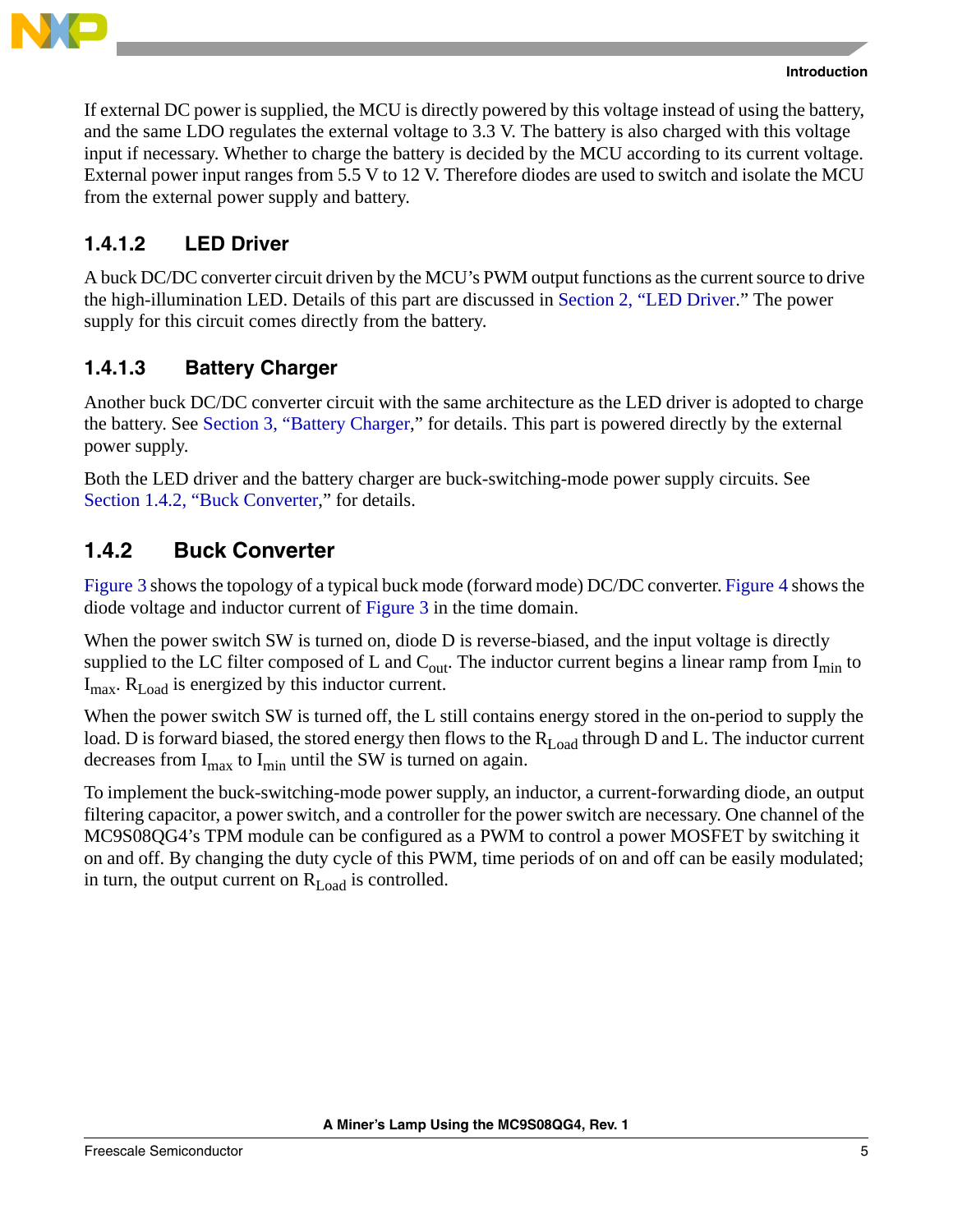



**Figure 3. Forward Mode Converter (Buck)**

<span id="page-5-1"></span>

## <span id="page-5-2"></span><span id="page-5-0"></span>**2 LED Driver**

To drive a high-illumination LED to provide sufficient brightness for a miner's lamp, a buck converter driven by the PWM works in current source mode. The circuit contains current-setting components and a buck converter that supplies constant current to keep constant luminance. Meanwhile, the voltage and current of the battery are monitored to protect against too high a current and to detect a low battery condition.

Additionally, a backup LED is necessary to ensure safety, in case the main LED or its driver is down. This backup LED is directly driven by battery voltage and can be turned on and off manually.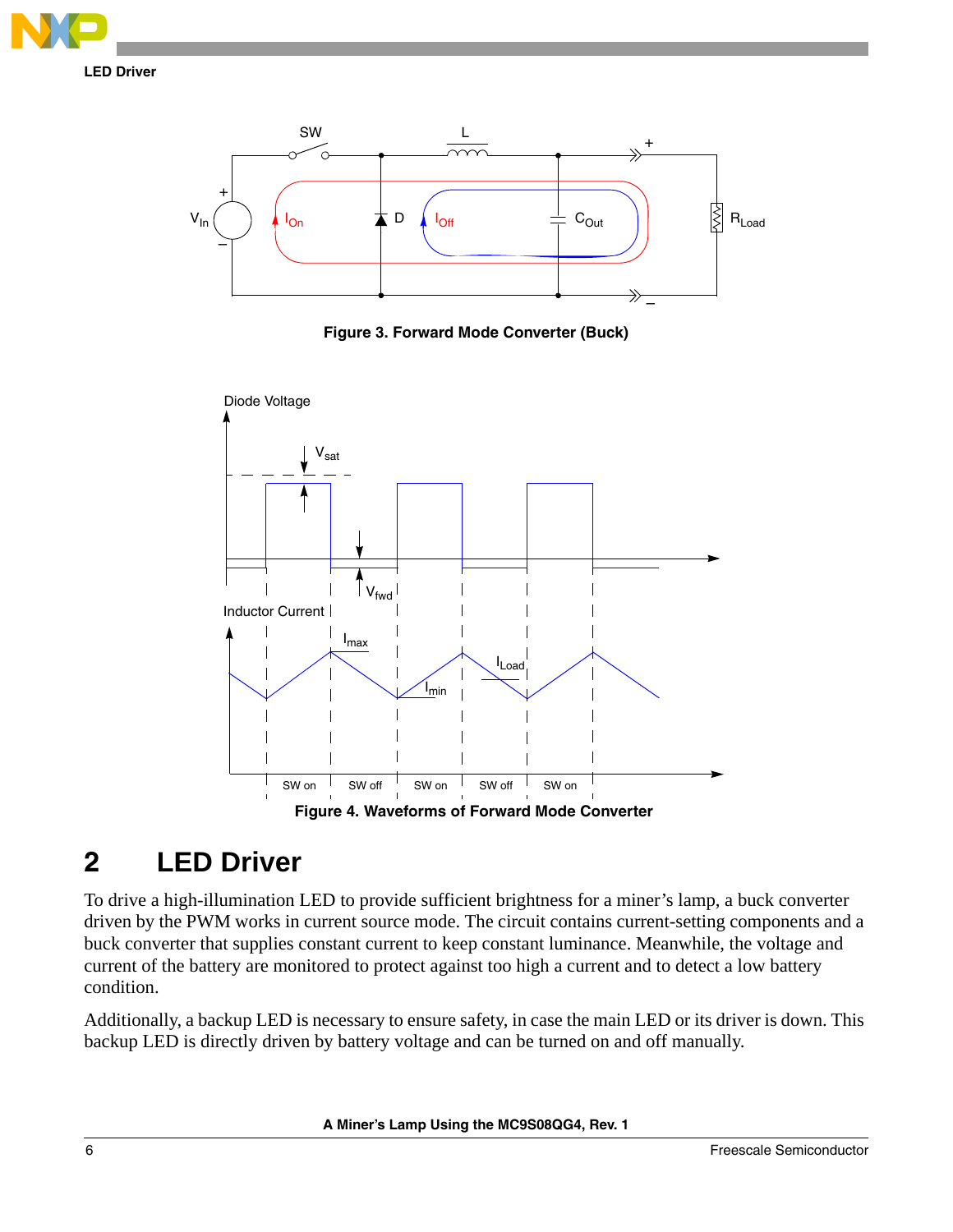

#### <span id="page-6-0"></span>**2.1 LED Driver**

In the schematic in [Appendix A, "Schematics,](#page-10-0)" PWM channel 1 on the MC9S08QG4 is used to drive a switching MOSFET through a transistor. The duty cycle of this PWM channel is modulated to supply a constant 300 mA load current to drive one watt of white LED power.

### <span id="page-6-1"></span>**2.2 Setting the Current of the LED**

The internal analog comparator of MC9S08QG4 and some external components are adopted to set the current for the LED. A Zener diode connected between  $V_{DD}$  and ground offers a reference voltage for the current-setting circuit. This reference voltage is divided by a resistor ladder and then fed to the positive input of the analog comparator. The negative input of the analog comparator is connected to the current-sensing circuit. The analog comparator compares the divided reference voltage with the voltage on the current-sensing resistor. MC9S08QG4 adjusts the PWM duty cycle according to the output of the analog comparator.

By adjusting the divisor of the reference voltage, in other words the current-setting resistor, the LED current can be changed.

$$
V_{\text{Set}} = R_{\text{Set}} \times V_{\text{Zener}} / (R + R_{\text{Set}})
$$
Eqn. 1

#### <span id="page-6-2"></span>**2.3 Sensing the Current of the LED**

A 0.1  $\Omega$  resistor is put into the LED current loop serially for sensing the current. Voltage on this current-sensing resistor is fed to the reverse input of the analog comparator on MC9S08QG4. If the LED driving current is 300 mA, voltage on this current-sensing resistor is around 30 mV.

$$
V_{\text{Sense}} = I_{\text{LED}} \times R_{\text{Sense}}
$$
Eqn. 2

If  $V_{\text{Sense}} > V_{\text{Set}}$ , the comparator output is low; if  $V_{\text{Sense}} < V_{\text{Set}}$ , the comparator output is high. The average current is determined by this formula:

$$
I_{\text{set}} = [R_{\text{Set}} \times V_{\text{Zener}} / (R + R_{\text{Set}})] \div R_{\text{Sense}}
$$
Eqn. 3

This circuit also contributes to LED over-current protection. If LED current is larger than 300 mA, the comparator output is low; the MCU temporarily stops PWM output to turn off the MOSFET, to protect the system.

#### <span id="page-6-3"></span>**2.4 Battery Voltage Detection**

Voltage that is being discharged on the battery must be monitored to test for low battery status. Battery voltage is divided by a resistor ladder and is then fed to one of the ADC channels on the MC9S08QG4.

If the battery voltage is lower than 3.6 V, the LED turns off automatically. If the battery voltage is lower than 2.7 V, the battery protection circuit is triggered to shut down the battery.

**A Miner's Lamp Using the MC9S08QG4, Rev. 1**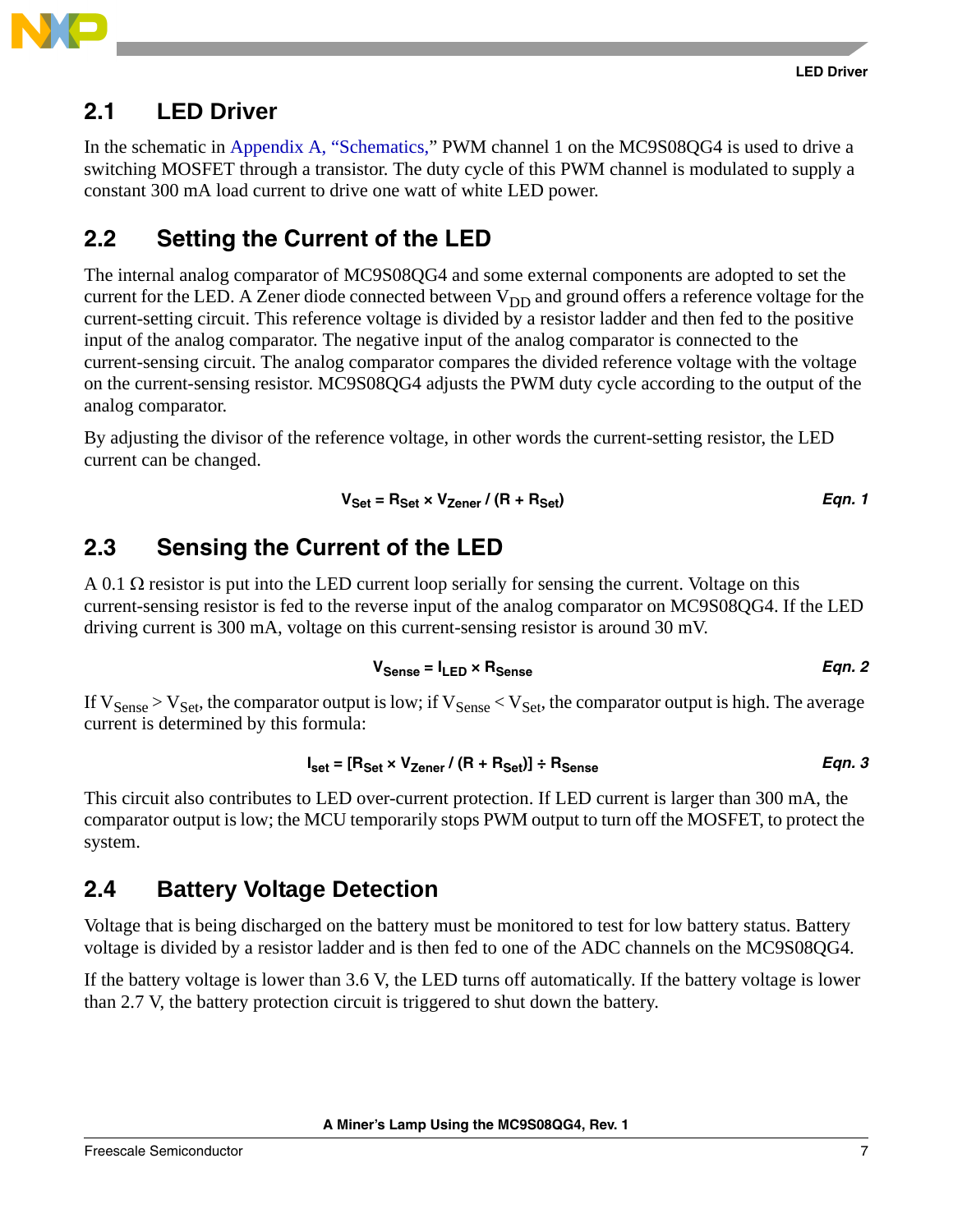

**Battery Charger**

### <span id="page-7-0"></span>**2.5 Backup LED**

A backup LED is used in case the main LED or its driver circuit is broken. It is a high brightness LED that is connected directly between the battery voltage and ground with a necessary current limit resistor, controlled by an on/off switch. Although it is not shown in the block diagram, the on/off switch is actually a SPDT. When it is switched to the backup LED side, only the backup LED is driven on by the battery through a resistor. If it is switched to the other side, the whole circuit except the backup LED is powered. The MC9S08QG4 starts to work and the main LED is turned on. If external power is plugged in, the battery is charged.

# <span id="page-7-1"></span>**3 Battery Charger**

### <span id="page-7-2"></span>**3.1 Battery Charger Circuit**

### **3.1.1 Buck Converter for Charger**

The battery charger uses the same buck converter as the LED driver. PWM channel 2 on MC9S08QG4 is used to drive a MOSFET. By controlling the PWM output, the charger circuit can work as a current source or a voltage source, to generate a good charging curve.

This charging curve described in this chapter is software-controlled. It can be easily changed to work with different batteries.

### **3.1.2 Charge Voltage Detection**

The same circuit is used to monitor the charge voltage and the discharge voltage.

#### **3.1.3 Charge Current Sensing**

The same circuit is used to sense the charge current and the discharge current.

### <span id="page-7-3"></span>**3.2 Charge Procedure**

#### **3.2.1 Pre-Charge**

If the battery voltage is lower than 2.5 V, the MCU begins its pre-charge period. The charge current in the pre-charge period is 400 mA. Pre-charge ends after the battery voltage ramps to 3 V, where constant charge begins. If the battery voltage does not ramp to 3 V in three hours, the MCU forces charging to end because the battery may be damaged.

If the battery voltage is lower than 1 V, the battery may be already damaged. The MCU forces charging to end.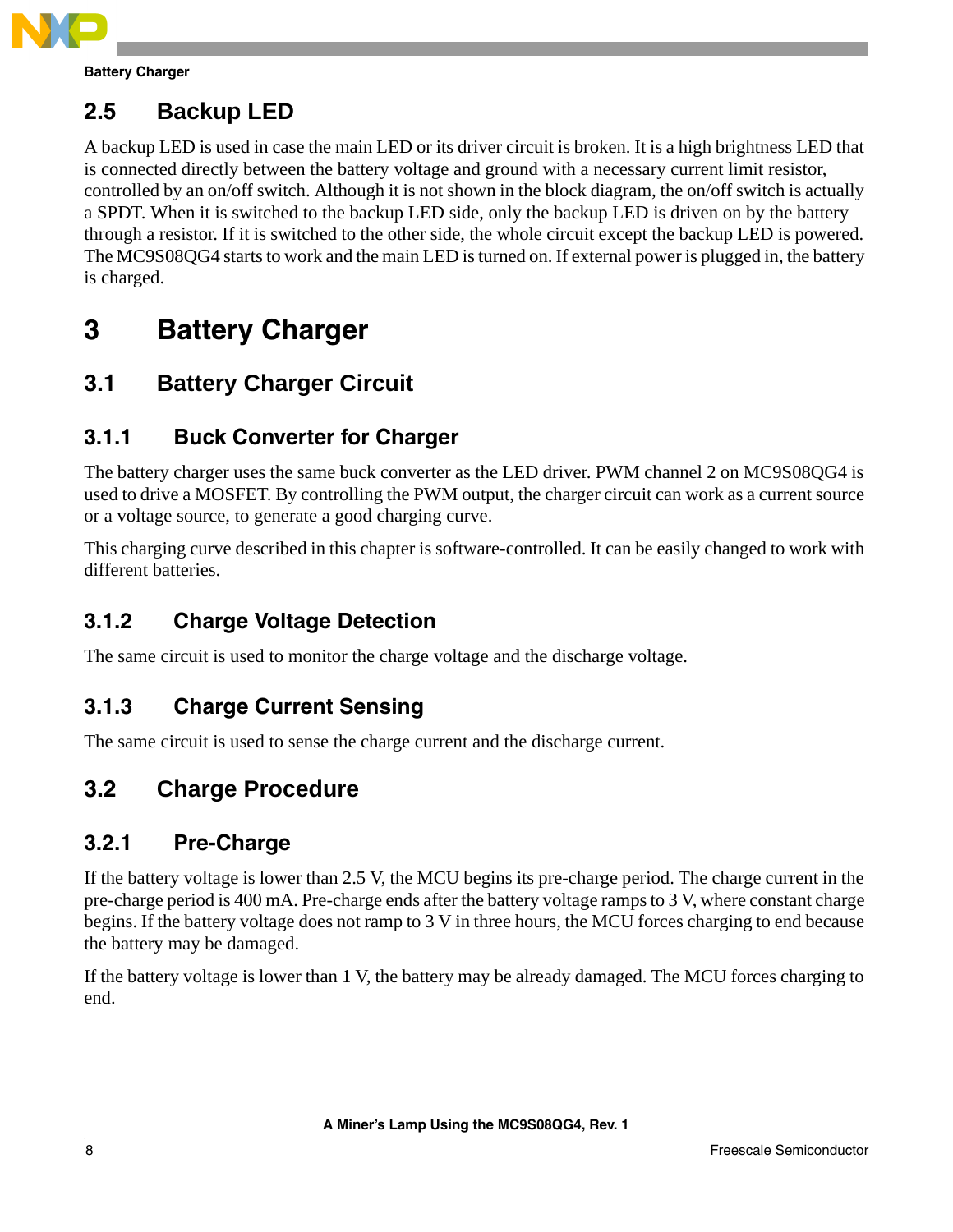

#### **3.2.2 Constant Current Charge**

If the battery voltage is not lower than 2.5 V, constant current charge begins. This implies that the battery is not over-discharged, or has been pre-charged already. In constant charge period, charge current is driven to 800 mA for rapid charging. When the battery voltage ramps to 4.2 V, constant current charge ends.

### **3.2.3 Constant Voltage Charge**

After the constant current charge period, constant voltage charge begins. The charge voltage stays at 4.2 V until the charge current is lower than 400 mA. If the charge current has not decreased to lower than 400 mA in eight hours, the MCU forces an end to charging because the battery may be damaged.

### **3.2.4 End of Charge**

In the constant voltage period, if the charge current decreases to 400 mA or less, the battery is fully charged, and the charge procedure ends. Otherwise, if the charging time is longer than eight hours but the normal end-of-charge condition does not occur, the battery may be damaged and cannot be charged properly. The MCU forces an end to the charging procedure.

#### <span id="page-8-0"></span>**3.3 Charge Curve**

The charge curve of this MCU-controlled Li+ battery charger is shown in [Figure 5.](#page-8-1)



<span id="page-8-1"></span>**A Miner's Lamp Using the MC9S08QG4, Rev. 1**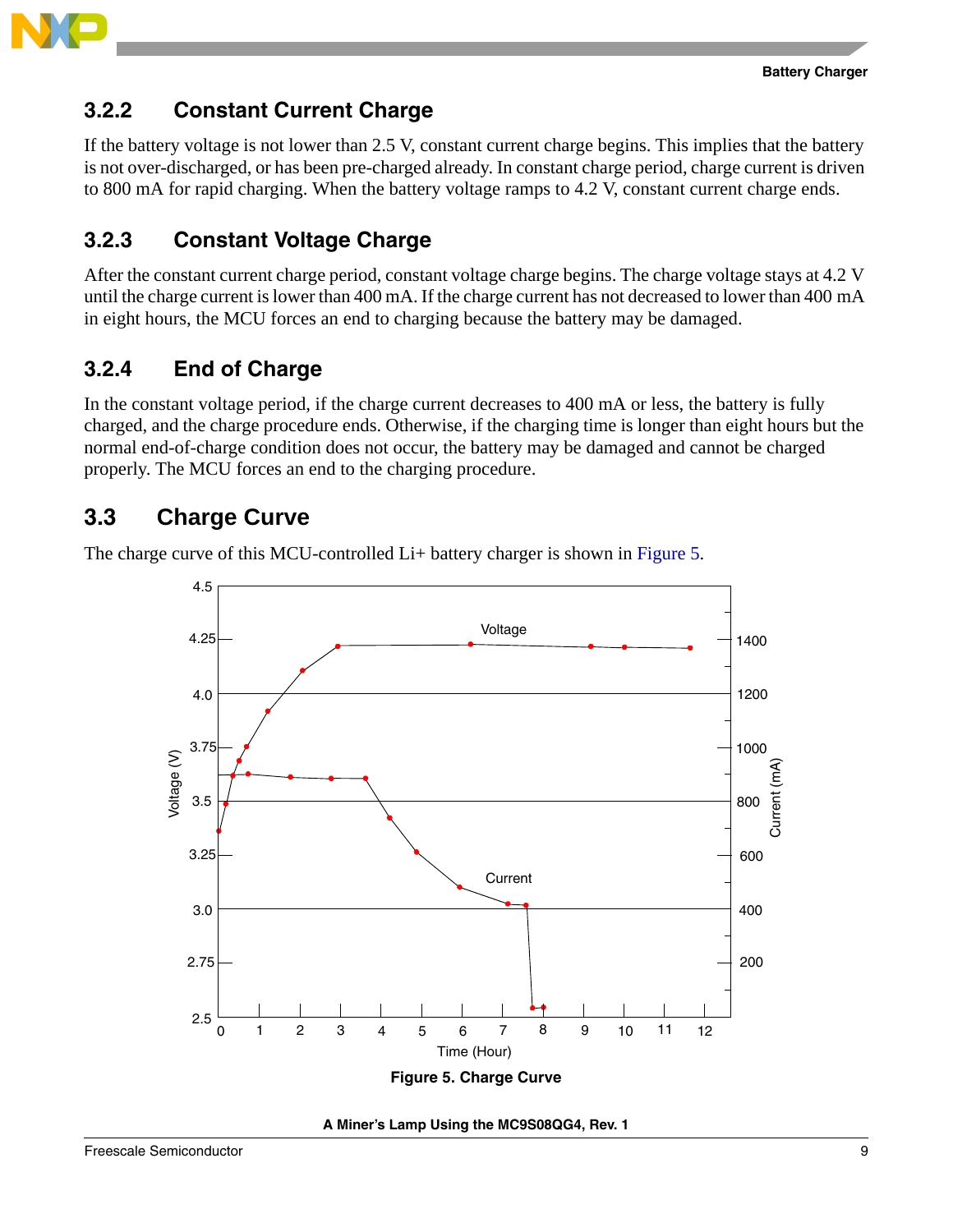

# <span id="page-9-0"></span>**4 Conclusion and Customization**

The solution introduced in this document; a miner's lamp based on a high-illumination LED and Li+ battery controlled by an MCU, results in a device that is an implementation of basic MC9S08QG4 functions. It offers a replacement to the traditional miner's lamp that is more energy efficient, has higher reliability and a longer life cycle, is more environmentally friendly, and is safer. A Freescale 8-bit MCU, the MC9S08QG4, is used in this solution.

The design details of this solution are available in source files. This solution can be easily customized to work with any high-illumination LED and battery. Some additional functions can also be easily added. It is smarter and scalable thanks to the small but powerful MC9S08QG4.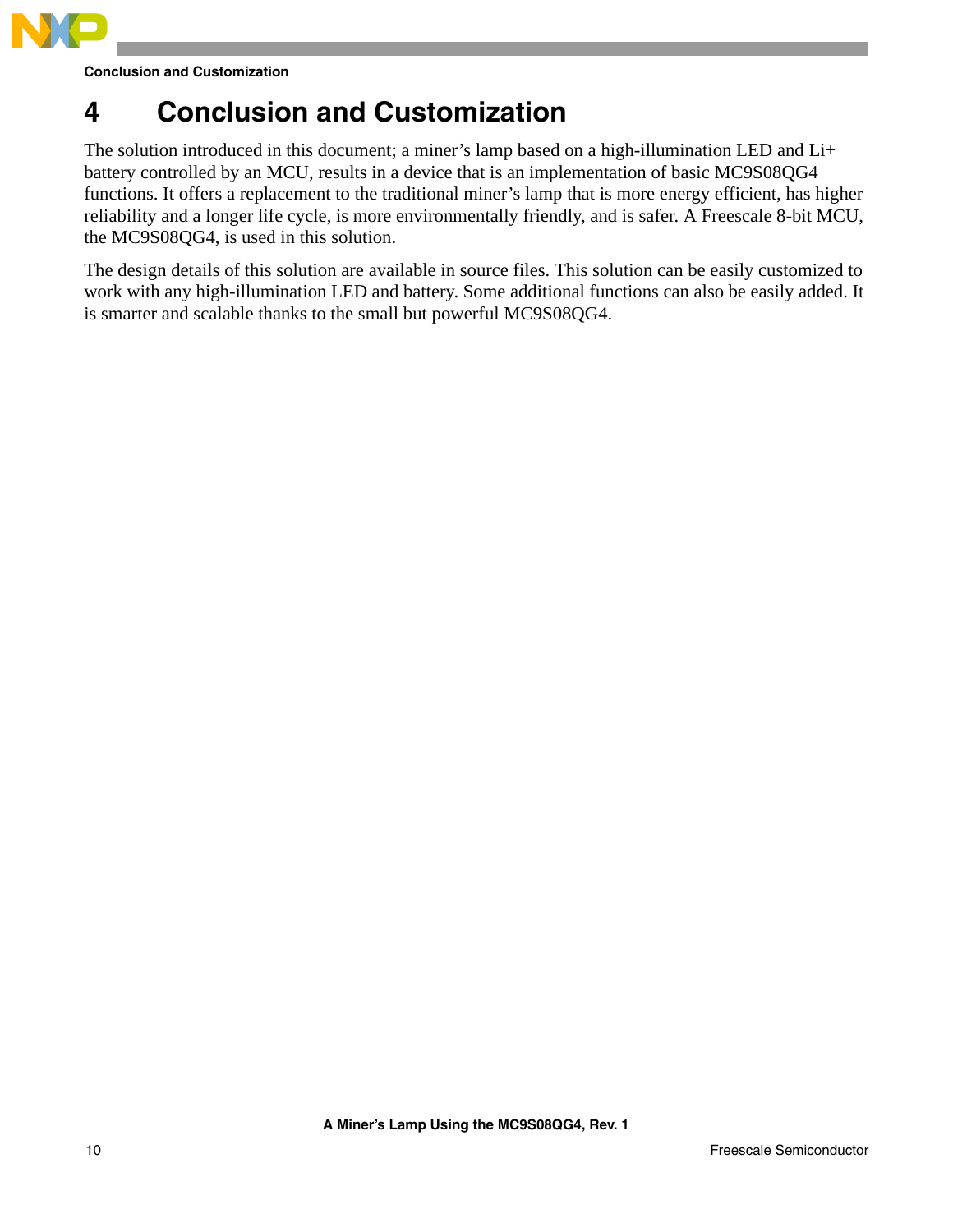

# <span id="page-10-0"></span>**Appendix A Schematics**



**A Miner's Lamp Using the MC9S08QG4, Rev. 1**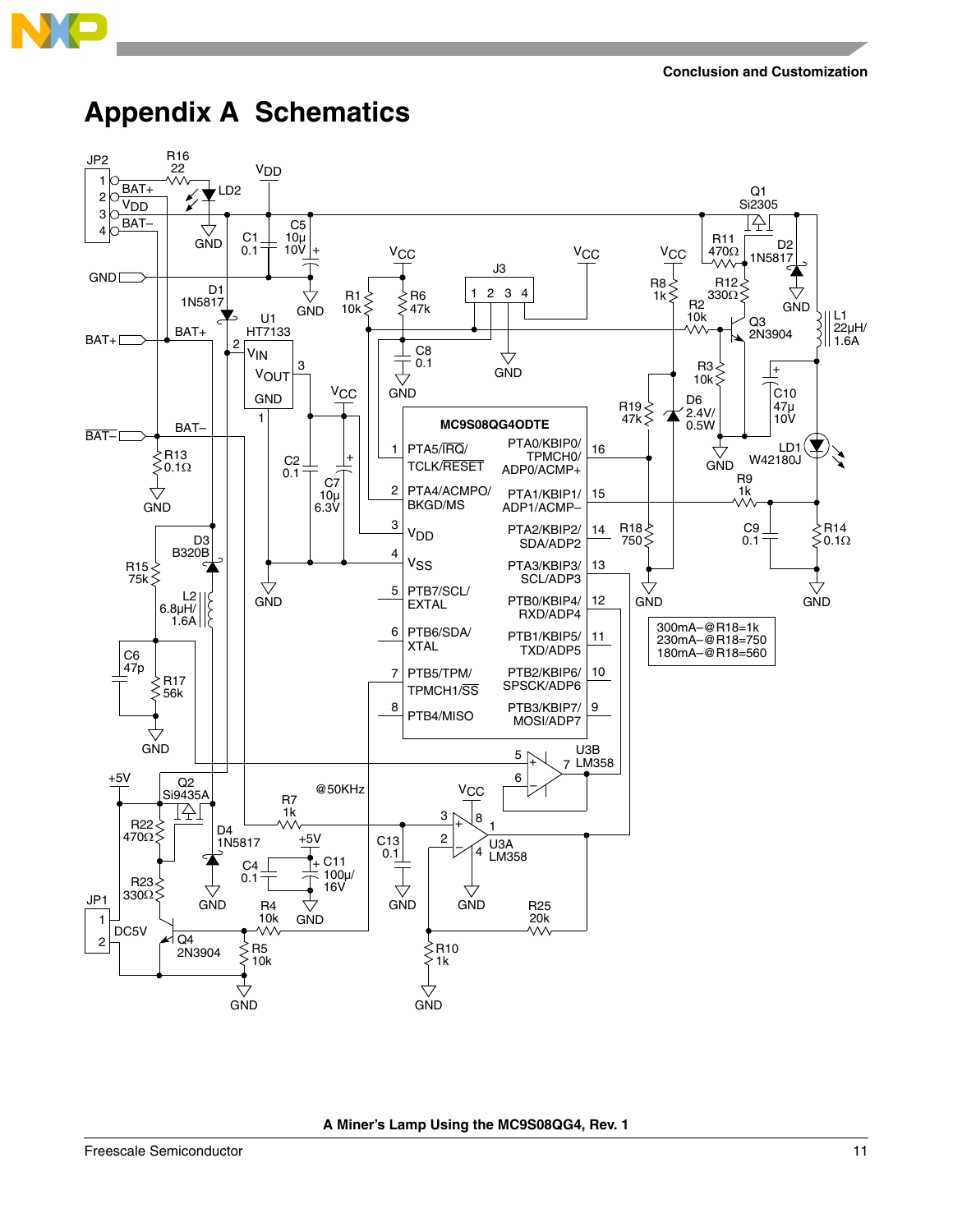

# <span id="page-11-0"></span>**Appendix B Bill of Material**

| <b>Part Type</b>    | <b>Designator</b> | Footprint      | <b>Description</b>    | <b>Manufacturer</b>                  |
|---------------------|-------------------|----------------|-----------------------|--------------------------------------|
| $0.1 \mu F$         | C <sub>1</sub>    | 0603           | Capacitor             |                                      |
| $0.1 \mu F$         | C <sub>2</sub>    | 0603           | Capacitor             |                                      |
| $0.1 \mu F$         | C <sub>4</sub>    | 0603           | Capacitor             |                                      |
| 10 μF/10 V          | C <sub>5</sub>    | RB.05 / 0.1    | Capacitor             |                                      |
| 47 pF               | C <sub>6</sub>    | 0603           | Capacitor             |                                      |
| 10 µF/6.3 V         | C7                | 3216           | Capacitor             |                                      |
| $0.1 \mu F$         | C <sub>8</sub>    | 0603           | Capacitor             |                                      |
| $0.1 \mu F$         | C <sub>9</sub>    | 0603           | Capacitor             |                                      |
| 47 µF/10 V          | C10               | RB.1/0.2       | Capacitor             |                                      |
| 100 µF/16 V         | C11               | RB.1/0.2       | Capacitor             |                                      |
| $0.1 \mu F$         | C <sub>13</sub>   | 0603           | Capacitor             |                                      |
| 1N5817              | D <sub>1</sub>    | 1808           | <b>Schottky Diode</b> |                                      |
| 1N5817              | D <sub>2</sub>    | 1808           | Schottky Diode        |                                      |
| <b>B320B</b>        | D <sub>3</sub>    | SOD-2010       | <b>Schottky Diode</b> |                                      |
| 1N5817              | D <sub>4</sub>    | 1808           | Schottky Diode        |                                      |
| 2.4 V / 0.5 W       | D <sub>6</sub>    | LL34           | Zener Diode           |                                      |
| CON4                | J3                | SSIP4          | Connector             |                                      |
| CON <sub>2</sub>    | JP <sub>1</sub>   | CNT2MM2        | Connector             |                                      |
| 22 µH / 1.6 A       | L1                | <b>SLF7045</b> | Inductor              |                                      |
| $6.8 \mu H / 1.6 A$ | L2                | <b>SLF7045</b> | Inductor              |                                      |
| W42180J             | LD1               | $LD-1W$        | LED                   | <b>SEOUL</b><br><b>SEMICONDUCTOR</b> |
| LED                 | LD <sub>2</sub>   | $LD-0.5$       | LED                   |                                      |
| Si2305              | Q1                | <b>SOT-23</b>  | MOSFET-P Channel      | Vishay                               |
| Si9435A             | Q2                | $SO-8$         | MOSFET-P Channel      | Vishay                               |
| 2N3904              | Q3                | SOT-23         | <b>NPN Transistor</b> |                                      |
| 2N3904              | Q4                | SOT-23         | <b>NPN Transistor</b> |                                      |
| 10 $k\Omega$        | R <sub>1</sub>    | 0603           | Resistor              |                                      |
| 1 k $\Omega$        | R <sub>10</sub>   | 0603           | Resistor              |                                      |
| 470 Ω               | R <sub>11</sub>   | 0603           | Resistor              |                                      |
| 330 $\Omega$        | R <sub>12</sub>   | 0603           | Resistor              |                                      |
| 0.1 $\Omega$        | R <sub>13</sub>   | 0805           | Resistor              |                                      |
| $0.1 \Omega$        | R <sub>14</sub>   | 0805           | Resistor              |                                      |
| 75 k $\Omega$       | R <sub>15</sub>   | 0603           | Resistor              |                                      |

**A Miner's Lamp Using the MC9S08QG4, Rev. 1**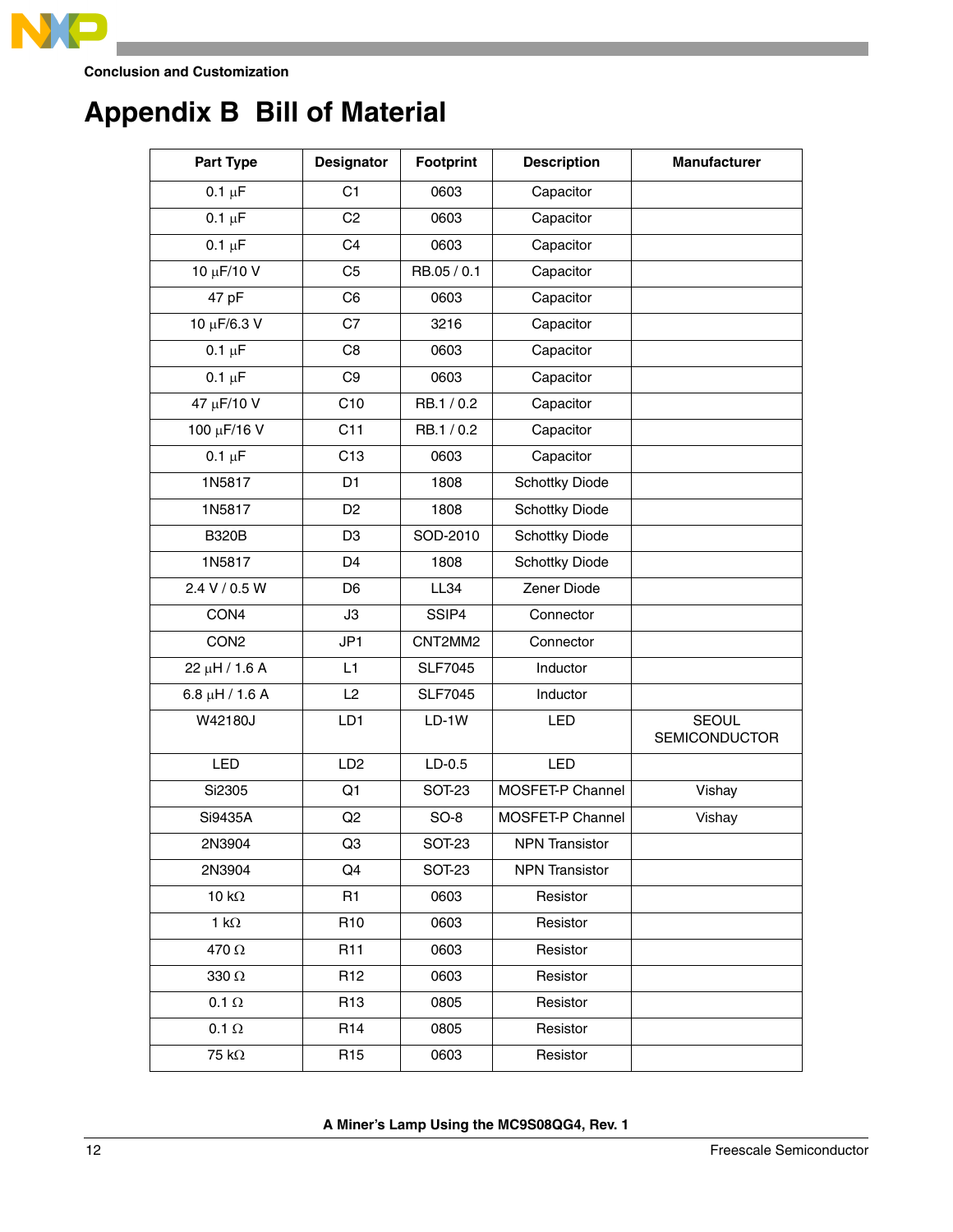

| <b>Part Type</b> | <b>Designator</b> | Footprint     | <b>Description</b> | <b>Manufacturer</b>    |
|------------------|-------------------|---------------|--------------------|------------------------|
| 22 $k\Omega$     | R <sub>16</sub>   | 0603          | Resistor           |                        |
| 56 $k\Omega$     | <b>R17</b>        | 0603          | Resistor           |                        |
| 750 Ω            | R <sub>18</sub>   | 0603          | Resistor           |                        |
| 47 k $\Omega$    | R <sub>19</sub>   | 0603          | Resistor           |                        |
| 10 k $\Omega$    | R <sub>2</sub>    | 0603          | Resistor           |                        |
| 470 $\Omega$     | R <sub>22</sub>   | 0603          | Resistor           |                        |
| 330 $\Omega$     | R <sub>23</sub>   | 0603          | Resistor           |                        |
| 20 $k\Omega$     | R <sub>25</sub>   | 0603          | Resistor           |                        |
| 10 $k\Omega$     | R <sub>3</sub>    | 0603          | Resistor           |                        |
| 10 $k\Omega$     | R <sub>4</sub>    | 0603          | Resistor           |                        |
| 10 k $\Omega$    | R <sub>5</sub>    | 0603          | Resistor           |                        |
| 4.7 k $\Omega$   | R <sub>6</sub>    | 0603          | Resistor           |                        |
| 1 k $\Omega$     | R <sub>7</sub>    | 0603          | Resistor           |                        |
| 1 k $\Omega$     | R <sub>8</sub>    | 0603          | Resistor           |                        |
| 1 $k\Omega$      | R <sub>9</sub>    | 0603          | Resistor           |                        |
| HT7133           | U1                | <b>SOT-89</b> | Voltage Regulator  | <b>Holtek</b>          |
| MC9S08QG4CDTE    | U <sub>2</sub>    | TSSOP16       | <b>MCU</b>         | Freescale              |
| LM358            | U <sub>3</sub>    | $SO-8$        | Dual Op Amp        | National Semiconductor |
| PL175667         |                   |               | Li+ Battery        | <b>TIRICH ENERGY</b>   |